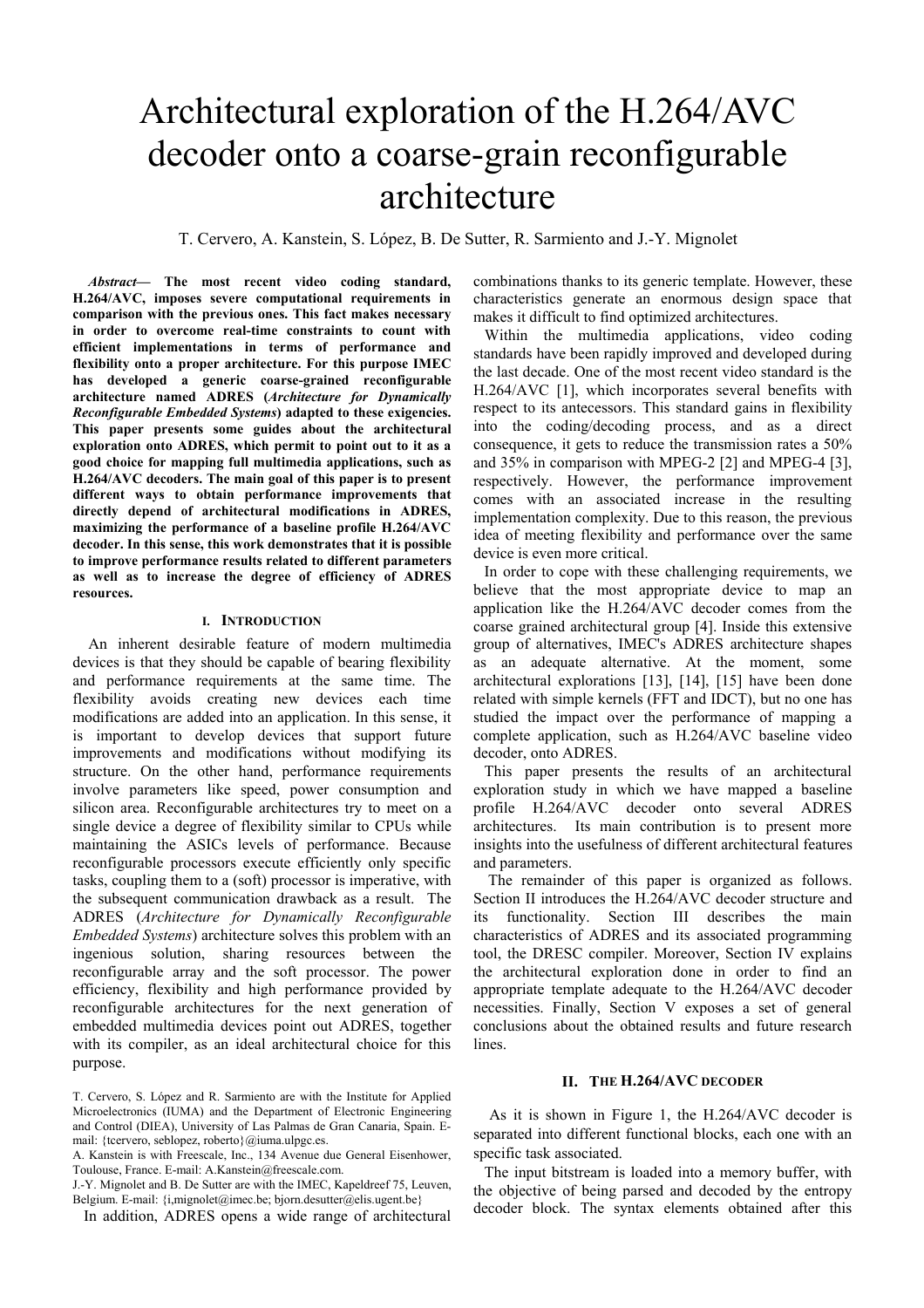process for each macroblock (16×16 luminance pixels and two blocks of 8×8 chrominance pixels) are demultiplexed and sent to the different functional kernels involved in the decoding process. In particular, the syntax elements related with the coding of the luminance and chrominance residual samples of the current macroblock (MB) are handled by the upper branch, showed in Figure 1, composed by the inverse quantization and the inverse transform.

In parallel, the predictor finds the macroblock of reference using the temporal (Motion compensation block) or spatial (Intra prediction block) redundancy found in the previously decoded data, according to the information received in the MB layer.

Adding this information (quantified and transformed residual samples plus the MB of reference), the original MB is recovered. Finally, before sending this MB as the output of the system, the MB is filtered by the deblocking filter block, in order to reduce annoying blocking artifacts.



Fig. 1. Block diagram of a generic H.264/AVC decoder

It is important to mention that the selected baseline H.264/AVC decoder used in this research is the ANSI C implementation from the *libavcodec* open-source library [5]. In this implementation, the most complex blocks are the motion compensation and the deblocking filter due to high quantity of data and memory accesses that they need. The software mapping effort took 3-4 man months, and it involved adapting the memory consumption to the scratchpad based memory hierarchy of our prototype ADRES implementation, and the restyling of inner loops to fit our the ADRES architecture better, i.e. to make them better software-pipelining candidates. This limited effort that was required, starting from an open-source software implementation, illustrates that indeed ADRES provides a very flexible solution.

# **III. ADRES/DRESC FRAMEWORK**

# *A. ADRES architecture*

The ADRES architecture is a flexible template consisting of a coarse grain reconfigurable array (CGRA) and a very long instruction word (VLIW) processor within the same physical entity [6], [7]. The CGRA has been designed to accelerate the intensive computational operations of application kernels by exploiting loop level parallelism

(LLP), whereas the remaining code is mapped onto the VLIW processor that exploits instruction level parallelism (ILP).

This design overcomes the common drawback associated with CGRAs, which usually duplicate storage resources to transfer data between the CGRA and the processor, by sharing the central register files and memory interfaces between the array and the VLIW processor. This also circumvents the need to spend execution time on data transfers. Figure 2 depicts a general scheme of ADRES where the CGRA consists of an array of functional units (FUs) and of small register files (RFs). The VLIW processor is mainly formed by a subset of the FUs and by the global data register file (GDRF), that it shared with the CGRA. Since the VLIW mode and the CGRA mode operate exclusively, i.e. one of the two is executing at any point in time, there is no contention for resources between both modes.

The hardware design flexibility of ADRES is concentrated in its CGRA, for which the designer can choose the number of FUs, the operations supported by the FUs, whether or not local register files are shared by multiple FUs, how many ports they have, what the data routing resources are (buses, multiplexor, wires), etc. Obviously this design flexibility also results in an optimization problem: how do I design a specific ADRES architecture that is optimal for some application domain with respect to performance or energy, or both. Fortunately, the whole ADRES tool chain, including the ANSI C compiler and the VHDL generator, is retargetable to any ADRES instance by means of an instance specification in the XML format.



Fig. 2: Architecture of the ADRES Coarse-Grain Reconfigurable Array

Figure 3 shows the scheme of the basic processing element in ADRES, also depicting its detailed data path. This kind of FU performs coarse-grained operations on 16, 32 or 64 bits of data. Moreover, it makes use of predicated signals (*pred* and *pred\_dst1/ pred\_dst2* ports) with the main goal of transforming the control flow inside loops into conditional execution operations.

With the help of local RFs inside the CGRA, it is possible to reduce the number of accesses to the global memory and the global data register file, and also to accelerate the data transfers. This happens because local RFs are smaller and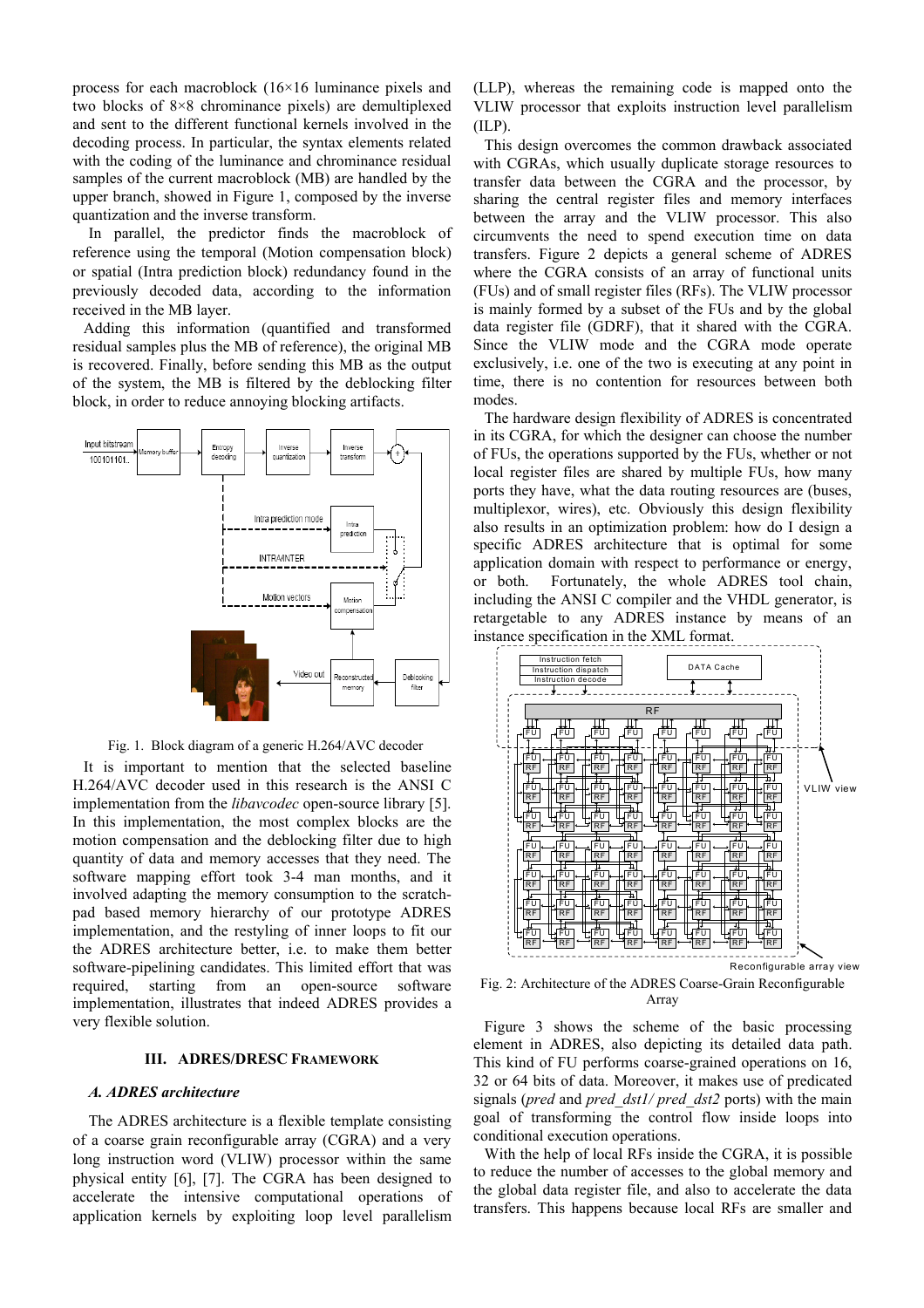faster than the shared RFs, and usually they have less ports than the global RFs. Thus, they also consume less power.

The output buffers at each FU output ensure a good timing by registering each output, while the multiplexers have the ability to route data from different sources. As FUs are reconfigurable elements, each one has associated a configuration RAM that acts as an instruction memory to control the functionality of the component. It stores a number of configuration contexts locally, which are loaded on a cycle-by-cycle basis by the CGRA controller as are the addresses that are set at the register ports, and the selector bits of all the muxes.



Fig. 3: ADRES Coarse-Grain Array Node

Finally, the interconnections between the different types of resources in ADRES can be chosen according to the needs of an application domain. Common topologies are the *mesh* (where all direct neighbors are connected) or the *meshplus* (which is a extended mesh topology that include connections with FUs situated in a distance of one FU) [8].

The operation mode of an ADRES is as follows: non-loop code is executed on the VLIW processor, which can call a loop just like it can call a subroutine. Control is then transferred to the CGRA unit, which executes a loop, and control is transferred back to the VLIW mode when a loop exit condition is triggered.

## *B. DRESC framework*

To program ADRES processors, IMEC has developed a compiler framework. This framework includes DRESC (*Dynamically Reconfigurable Embedded System Compiler*), a C compiler perfectly adapted to ADRES. It maps computation-intensive kernels, typically dataflow loops, onto the reconfigurable array, while the rest of the code is mapped onto the VLIW processor. One main advantage of the DRESC framework is its flexibility, as the tools are designed to be retargetable within the ADRES template by using the XML architecture description to retarget the compilation of software on the fly.

The full compiler framework is depicted in Figure 4. The process starts from a C-description of the application. The profiling step identifies kernels to be mapped onto the CGRA at the execution time. Manual source-level transformations are needed to bring hot loops in a good shape to maximize performance. To the best of our knowledge, such C-code messaging is needed with every tool chain. The next step is carried out by IMPACT [9], the front-end compiler that we use for high-level code optimizations. Its output is an ADRES-instance-independent intermediate representation called *Lcode* which is used

together with the XML-based architecture as an input to the DRESC compiler, which retargets to an ADRES instance automatically.

The DRESC compiler generates both CGRA and VLIW code. For the former, a modulo scheduling algorithm is applied in order to exploit the highest possible level of loop-level parallelism, whereas the VLIW code is generated by meant of a traditional ILP scheduling technique.

The modulo scheduling algorithm utilizes a graph-based architecture representation, called MRRG (Modulo Routing Resource Graph) [10], to model resources in a unified way, expose routing possibilities and enforce modulo constraints. The algorithm is based on congestion negotiation and simulated annealing methods. Starting from an invalid schedule that overuses resources, it tries to reduce the overuse along the time until finding a valid schedule.

The DRESC compiler automatically identifies and handles communications between the two ADRES parts. This is



Fig. 4: Dynamically Reconfigurable Embedded System Compiler (DRESC) Framework

achieved by ensuring that there is a match between the register allocations of both modes for the shared register files. This way, the VLIW automatically puts the data to be consumed by the loops in the place expected by the loops.

Finally, the tools also generate a co-simulator, using the architectural description and the scheduled code as inputs. This co-simulator verifies the execution results on the target ADRES architecture and collects many statistics such as the total number of instructions and the total number of cycles. With this output information, it is possible to modify the XML-based architecture with the objective of adapting the ADRES resources to the application features.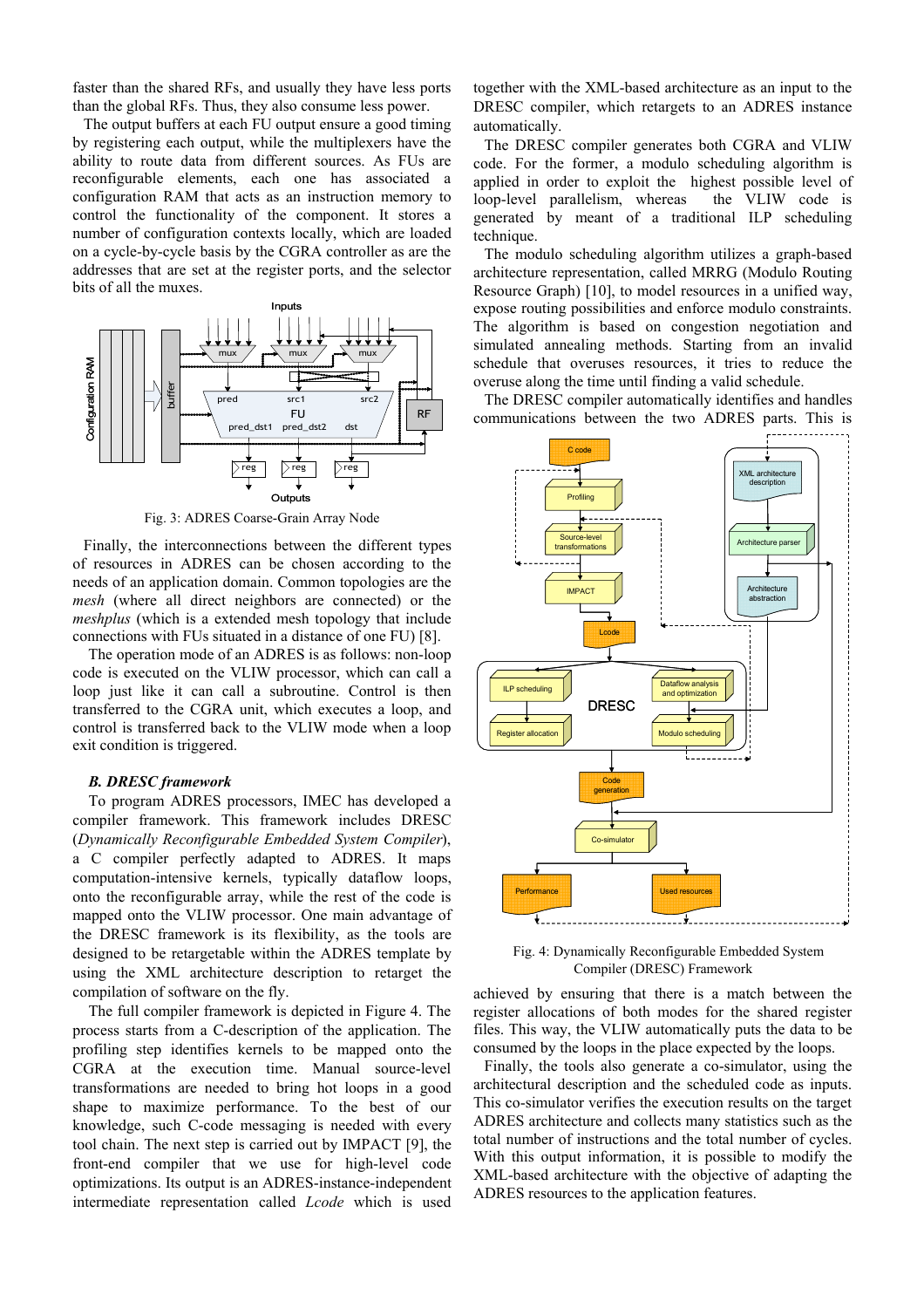# **IV. ADRES ARCHITECTURAL EXPLORATION**

While software improvements are done manually or automatically (using in the first case manual code transformations, and in the second case both IMPACT and DRESC compilers insight the design flow), hardware enhancements require to overcome more trade-offs.

 The trade-offs involved in choosing the optimal architectural parameters are not obvious. This results from the fact that there is a large design space, with many feature choices that depend on each other in ways which are not obvious, and from the fact that the compiler's simulatedannealing makes it difficult to correlate program properties to architectural features. To offer more insights in the usefulness of certain design features for the domain of multimedia and of H.264/AVC decoding in particular, this paper shows the effects of varying important architectural aspects such as interconnect topology, FUs, memory ports, and distributed RFs. While the results cannot produce an optimal architecture instance, they point to interesting architectural design choices, while offering a better understanding of the effects of different parameter choices and their interaction over the final application benefits.

# A. *Preliminary analysis*

As it was mentioned before, ADRES structure has two operation modes. The soft processor, tries to exploit the instruction level parallelism (ILP), while the CGRA is prepared to exploit the loop level parallelism (LLP). In this sense, it is important to analyze the H.264/AVC baseline video decoder code for detecting which functions are good candidates to be executed onto the CGRA operation.

The profiling of the code, which was done before the architectural exploration, shows that there are several functions with a high computational cost. A significant problem is the amount of sequential code and the complexity of the computations; as there are many kernels with a lot of control structures, which makes the mapping onto the CGRA more difficult.

Regarding to the high computational cost of many kernels within the H.264/AVC decoder, such as Motion Compensation (MC), Deblocking Filter (DF), Inverse Direct Cosine Transform (IDCT), Control Frame and Memory, Table 1 represents numerically the impact of mapping the application onto both systems: a VLIW processor (VLIW column) and an ADRES architecture (VLIW+CGRA column). The selected measurement parameter has been the number of execution cycles, since it is a clear and fast indicator.

| <b>Functional</b><br><b>blocks</b> | <b>VLIW</b> | Usage (%)                   | VLIW +<br><b>CGRA</b> | Usage (%) |
|------------------------------------|-------------|-----------------------------|-----------------------|-----------|
| DF                                 | 74.250.346  | 32.04%                      | 21.632.518            | 17,45%    |
| МC                                 | 40.596.396  | 17,52%                      | 29.383.548            | 23,71%    |
| <b>IDCT</b>                        | 22.060.046  | 9,52%                       | 6.588.902             | 5,32%     |
| Control<br>Frame                   | 6.907.365   | 2,98%                       | 3.234.561             | 2,61%     |
| Memory                             | 6.821.508   | 2,93%                       | 2.391.550             | 1,93%     |
| Previous<br><b>Blocks</b>          | 150.637.861 | 65,01%                      | 63.231.079            | 51,02%    |
| Other Blocks                       | 81.083.634  | 34,99%                      | 60.696.677            | 48,98%    |
| ____                               | .           | $\sim$ $\sim$ $\sim$ $\sim$ | $\cdots$              | 100000    |

**Full system** 231.721.495 100% 123.927.756 100% Table 1 Comparison between VLIW processor and ADRES execution

Column called *Usage (%)* on Table 1 represents the percentage assigned to each functional block within the application execution. In both cases, DF and MC kernels reach higher values of computational cost within the whole execution process. In the first case, (when VLIW processor is running alone) DF and MC kernels suppose the 49,56% of the total execution time, while in the second case (ADRES execution) this value is decreased till 41,16%.

In spite of *Motion Compensation* block is mainly formed by simple loops, they are executed a lot of times, which results in a long computation time (17,52% of the total computational cost onto a VLIW processor). When this block is executed onto ADRES, the parallelization makes possible to reduce the number of execution cycles up to the 50%.

Deblocking Filter (DF), Inverse Discrete Cosine Transform (IDCT), Control frame and Memory kernels, are composed by nested loops, a lot of control flow and data dependencies. Within these kernels, DF is the most remarkable, since it needs the higher number of cycles for execution (32,04% of the total number of cycles running on a VLIW processor) Hence, the main goal of mapping these kernels onto the CGRA is to overcome these difficulties and to raise better results, making them more friendliness. In these cases, when they are executed onto ADRES architectures, their number of cycles is reduced. Attending to the results on Table 1, it is obvious that ADRES is faster (VLIW+CGRA column), since it executes the same number of operations that VLIW processor, but using lower numbers of cycles. This is due to the ADRES property that allows parallelization.

The architectural exploration can be partitioned into four general groups of architectural modifications: (1) operations distribution, (2) interconnect topology, (3) communications between the reconfigurable array and the VLIW processor, and (4) dimensions of the array. The first analyzes the impact of the distribution of the operations through the heterogeneous FUs. While each FU is capable of executing basic operations such as arithmetic, logic, shift, and predicate operations, multipliers and load/store units are too expensive to be present in each FU. Due to this reason, a first type of design choice involves the number of such units, and their distribution along the heterogeneous array. This choice depends on the occurrence of multiplication operations in the application loops and on the ratio between load/store operations and actual computations.

The second group of modifications within the architectural exploration is related to the previous one. In this case, the challenge is to minimize the number of wires and busses in the interconnection network (topology) in order to minimize the cost of transferring data through the array. Although avoiding the transfer of data through FUs, in which case they cannot perform computations on the data, there should still be an appropriate number of connections. These modifications to an architecture's interconnect are mainly steered by the data flow graph shapes observed in the application loops.

The third group of architectural modifications relates to the shared resources of the VLIW and the CGRA. For example, local data RFs are beneficial into the CGRA operation because they avoid accesses to the GDRF and they create additional routing for the DRESC compiler. However, it is interesting to decrease their number because of their elevated area occupancy. Another critical shared resource is the GDRF, being its impact on the performance higher than the local RFs [13].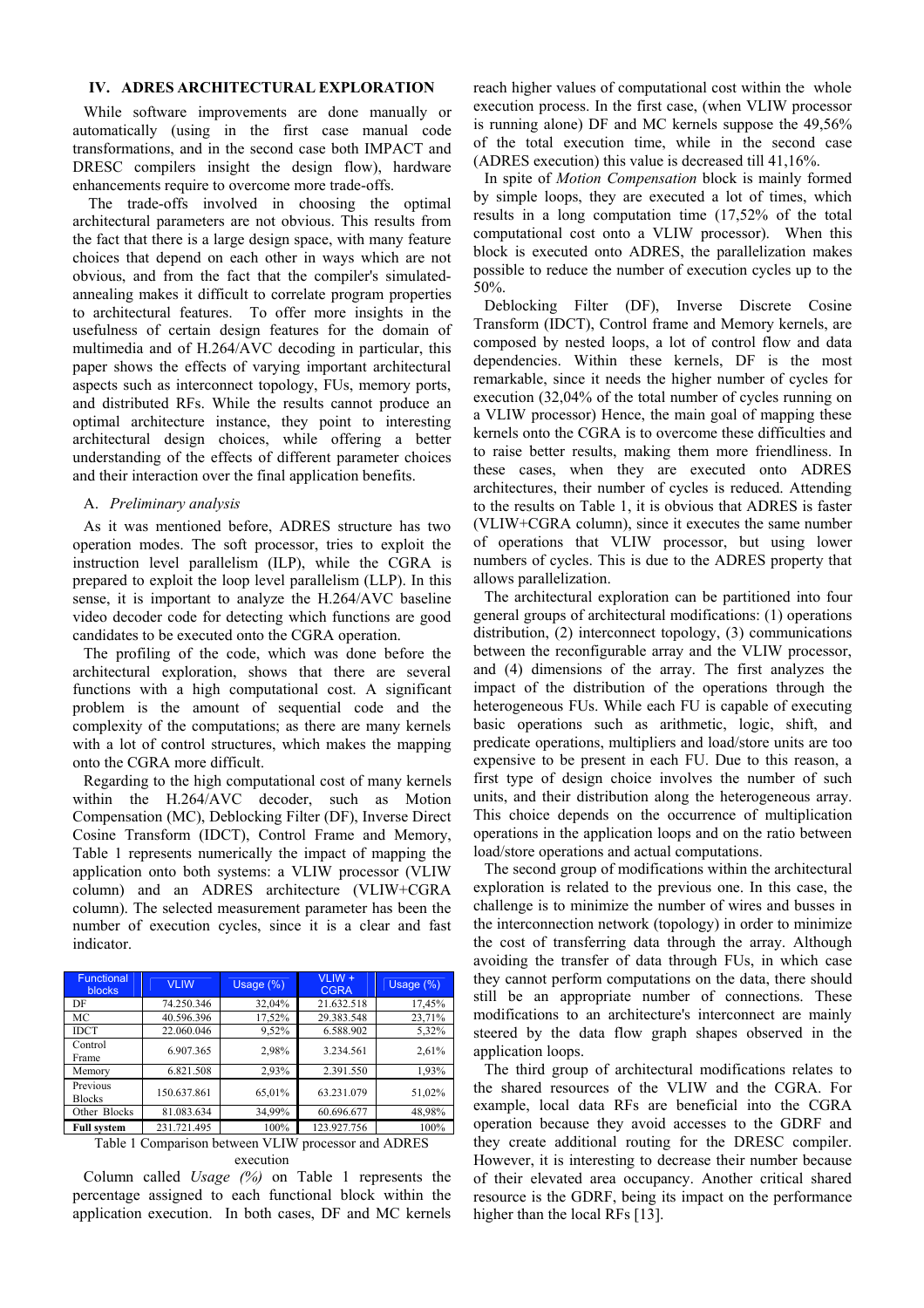Finally, the fourth group of modifications we have studied relates to the size of the array, i.e. to the number of FUs and RFs in it. Basically, this design option relates to the amount of available loop-level parallelism in the applications. In video codecs, this parallelism is largely limited by the fact that many inner loops operate on MBs of 4x4 pixels only. As a consequence, the loop-level parallelism is rather limited. The final performance obtained with each architectural template depends on its hardware characteristics and also on the behaviour of the loops executed on it. Obviously, any good design point will be optimized for the combination of loops to be executed on the array, rather than for any particular loop.

# B. *Architectural exploration*

This section presents the most remarkable results of the exploration. For this task, we have started from an ADRES multimedia instance that was build by an IMEC team within of a previous exploration done with simple kernels [15], as part of a demonstration prototype. This prototype featured rather small L1 scratch-pad memories (32KB) and a limited number of FUs and RFs because they had to be implemented on a limited-size FPGA. Because of the small memories, the source code we used only operates on CIF (352x288 pixels) and QCIF (176x144 pixels) video formats. Experiments with other implementations show that the results extrapolate well to larger frame sizes, so we do not consider this as a fundamental limitation.

In this paper, we present the performance results for four architectures, summarized in Table 2. First, there is a 4x4 architecture, named *Reference*. The main value of this version is to serve as a reference point, as it was used to validate the correctness of our whole tool flow with IDCT and FFT kernels. Moreover, this version has been already used in many research experiments [11], [12], [15].

Secondly, there is a 3x4 architecture which basically reduces the size of the 4x4 *Reference*. This is a version that permits to meet easily the restrictions imposed by the FPGA size constraints.

The third architecture, named 6RF architecture, is a 4x4 architecture that includes 6 shared local RFs (shared between two FUs) rather than 12 non-shared ones. Thus, the area of the core is reduced without reducing the potential maximum throughput.

Finally, a much larger core is included in the results, featuring 4x8 FUs and 24 local, shared RFs.

All of the architectures presented in this section feature a meshplus interconnect between FUs. Although this paper only presents results for the four most interesting ADRES instances, other probes during our experiments demonstrated that architectures with sizes smaller than 3x4, e.g. 2x2, are not large enough to map the H.264/AVC decoder properly.

| <b>Characteristics</b> | <b>Architectures</b>    |                         |                         |                         |  |
|------------------------|-------------------------|-------------------------|-------------------------|-------------------------|--|
|                        | <b>Reference</b>        | 3x4                     | 6RF                     | 4x8                     |  |
| N° of CGRA FUs         | 16<br>4 rows<br>4 cols. | 12<br>3 rows<br>4 cols. | 16<br>4 rows<br>4 cols. | 32<br>4 rows<br>8 cols. |  |
| VLIW issue width       |                         |                         |                         |                         |  |
| $No$ of local RFs      | 12                      |                         |                         |                         |  |
| $N^{\circ}$ of MUL     |                         |                         |                         |                         |  |
| $N^{\circ}$ of LD/ST   |                         |                         |                         |                         |  |

Table 2: Architectures definition

All these architectures have had a more than acceptable behaviour after executing the H.264/AVC baseline decoder along the complete architectural exploration. Next section shows their final global results with the pair of input video sequences considered in this work, football.qcif and football.cif.

# *C. Results*

Tables 3 and 4 depict the most relevant results obtained onto the CGRA, after simulating the H.264/AVC baseline decoder with four ADRES templates explained in the previous section.

| <b>Blocks</b>                             | N Functions                   | <b>Mapped loops</b>      | <b>Average IPC</b>         |  |  |  |
|-------------------------------------------|-------------------------------|--------------------------|----------------------------|--|--|--|
| <b>Motion Compensation</b>                |                               |                          |                            |  |  |  |
| 3x4                                       |                               | 12/12                    | 7,487                      |  |  |  |
| Reference                                 | 9                             |                          | 11,381                     |  |  |  |
| 6RF                                       |                               |                          | 11,167                     |  |  |  |
| 4x8                                       |                               |                          | 16,455                     |  |  |  |
|                                           |                               | <b>Deblocking Filter</b> |                            |  |  |  |
| 3x4                                       |                               |                          | 9,759                      |  |  |  |
| Reference                                 | 1                             | 6/6                      | 11,164                     |  |  |  |
| 6RF                                       |                               |                          | 10,411                     |  |  |  |
| 4x8                                       |                               |                          | 14,569                     |  |  |  |
| <b>IDCT</b>                               |                               |                          |                            |  |  |  |
| 3x4                                       |                               | 5/5                      | 9,428                      |  |  |  |
| Reference                                 | $\overline{2}$                |                          | 10,889                     |  |  |  |
| 6RF                                       |                               |                          | 10,305                     |  |  |  |
| 4x8                                       |                               |                          | 15,444                     |  |  |  |
| Control                                   |                               |                          |                            |  |  |  |
| 3x4                                       |                               |                          | 5,758                      |  |  |  |
| Reference                                 | 3                             | 4/4                      | 6,336                      |  |  |  |
| 6RF                                       |                               |                          | 4,602                      |  |  |  |
| 4x8                                       |                               |                          | 8,480                      |  |  |  |
| Memory                                    |                               |                          |                            |  |  |  |
| 3x4                                       |                               | 5/5                      | 3,25                       |  |  |  |
| Reference                                 | $\overline{2}$                |                          | 3,25                       |  |  |  |
| 6RF                                       |                               |                          | 1,875                      |  |  |  |
| 4x8                                       |                               |                          | 3,25                       |  |  |  |
| $\mathbf{m}$ 11 $\mathbf{a}$ $\mathbf{c}$ | $\sim$<br>$\cdot$ 1<br>11.0mm | $\blacksquare$           | $\mathbf{r}$<br>$\sqrt{D}$ |  |  |  |

Table 3: football.QCIF performance results with ADRES

IPC is a common parameter which indicates the number of instruction per cycles executed. In this paper, *Average IPC* has been selected because it avoids speculations about the performance and reflects the general behaviour of the system within the CGRA, without influences of the external variations or dependencies. This parameter is calculated as an average of the total IPCs involved in the CGRA process.

| <b>Blocks</b>              | <b>N</b> Functions | mapped loops             | <b>Average IPC</b> |  |  |
|----------------------------|--------------------|--------------------------|--------------------|--|--|
| <b>Motion Compensation</b> |                    |                          |                    |  |  |
| 3x4                        |                    | 12/12                    | 9,146              |  |  |
| Reference                  | 9                  |                          | 11,417             |  |  |
| 6RF                        |                    |                          | 10,702             |  |  |
| 4x8                        |                    |                          | 16,455             |  |  |
|                            |                    | <b>Deblocking Filter</b> |                    |  |  |
| 3x4                        |                    |                          | 9,187              |  |  |
| Reference                  | 1                  | 6/6                      | 10,905             |  |  |
| 6RF                        |                    |                          | 10,411             |  |  |
| 4x8                        |                    |                          | 13,717             |  |  |
| <b>IDCT</b>                |                    |                          |                    |  |  |
| 3x4                        |                    | 5/5                      | 9,428              |  |  |
| Reference                  | $\overline{2}$     |                          | 10,889             |  |  |
| 6RF                        |                    |                          | 9,778              |  |  |
| 4x8                        |                    |                          | 15,444             |  |  |
| Control                    |                    |                          |                    |  |  |
| 3x4                        |                    | 4/4                      | 5,758              |  |  |
| Reference                  | 3                  |                          | 6,336              |  |  |
| 6RF                        |                    |                          | 4,601              |  |  |
| 4x8                        |                    |                          | 8,647              |  |  |
| Memory                     |                    |                          |                    |  |  |
| 3x4                        |                    | 5/5                      | 3,125              |  |  |
| Reference                  | $\overline{2}$     | 5/5                      | 3,125              |  |  |
| 6RF                        |                    | 4/5                      | 1,875              |  |  |
| 4x8                        |                    | 5/5                      | 3,125              |  |  |

Table 4:-football.CIF performance results with ADRES